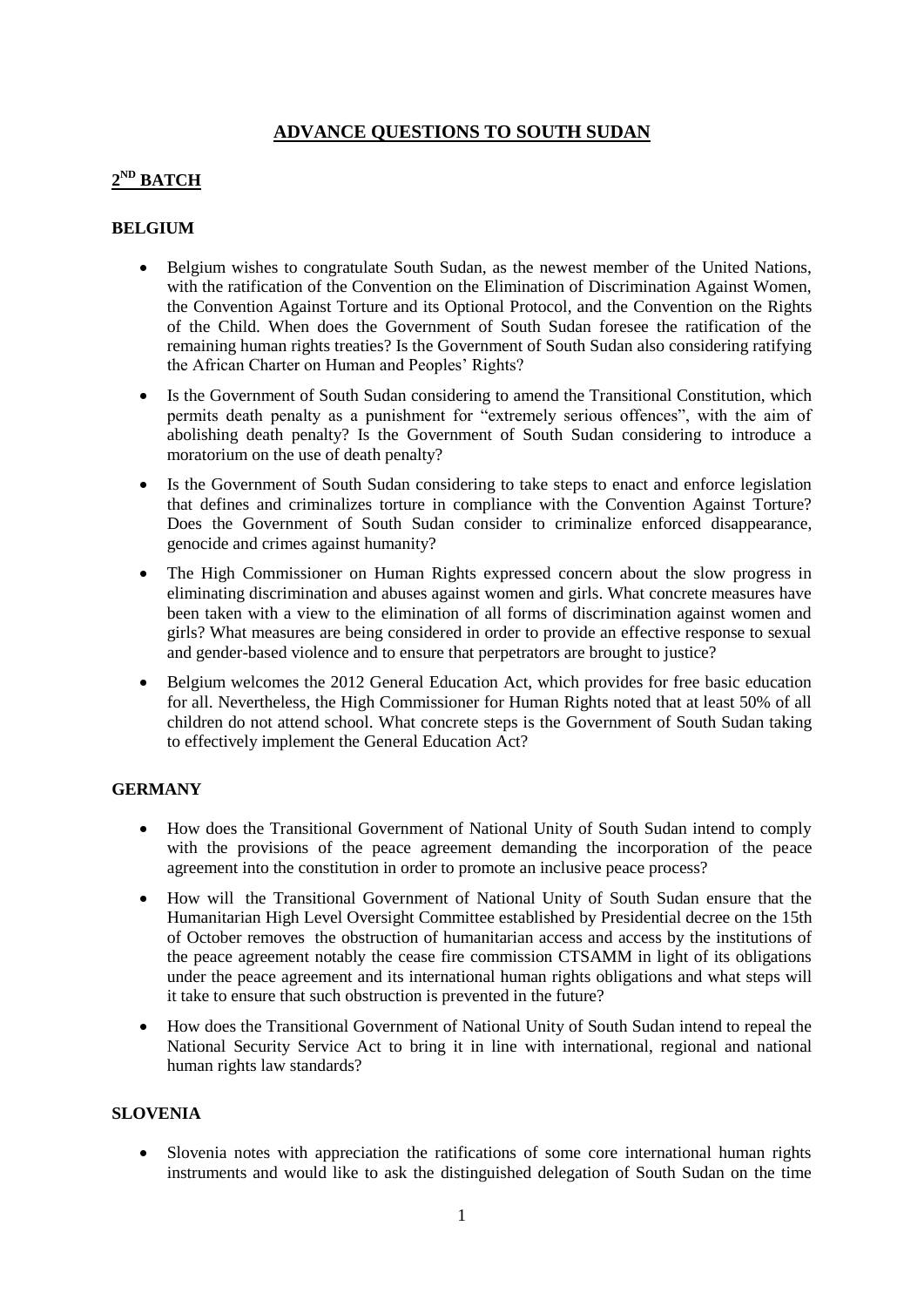frame for the ratification of the remaining core instruments, such as ICCPR, ICESCR, ICERD and CRPD.

- Slovenia is very concerned about the reports on widespread and systematic use of sexual and gender-based violence, including rape and gang rape of women and young girls, is used by all parties to the conflict in South Sudan. How will the government of South Sudan facilitate the reporting of such cases and ensure that cases of violence against women and girls are promptly and thoroughly investigated, that perpetrators are brought to justice and adequately sanctioned and that victims have access to reparations and measures of protection?
- Slovenia is also concerned by the reports on low rate of school attendance, in particular by girls and on continued use of schools by parties to the conflict for military purposes in different parts of South Sudan. As South Sudan has endorsed the Safe School Declaration and thus the Lucens Guidelines for Protecting Schools and Universities from Military Use during Armed Conflict, we would like to inquire about the plans to implement the before mentioned documents.

#### **SWITZERLAND**

- What measures does the government intend to undertake to ensure the right to freedom of expression and the right of peaceful assembly, in particular, does it intend to review the National Security Service bill (2015), the NGO Act (2016) and the Relief and Rehabilitation Commission (RRC) Act (2016) in light of these rights?
- What efforts does the government intend to undertake to allow and facilitate immediate, unimpeded and sustained humanitarian access? Which measures does the nine member joint committee tasked to oversee access and delivery of humanitarian aid (order by President Salva Kiir) intend to take in this regard?
- Where does South Sudan stand in its consideration of joining the Rome Statute of the International Criminal Court and signaling its commitment to the fight against impunity for crimes under international law?
- What is the government undertaking with regard to the establishment of the Hybrid Court by the African Union, as stipulated in the 2015 peace agreement?
- What is the government undertaking to ensure that UN administrated sites for civilians fleeing the hostilities are not deliberately targeted by government and opposition forces?
- How does the Government of South Sudan intend to implement its international obligations and commitments regarding child protection, including under the Convention on the Rights of the Child?
- Does the Government of South Sudan consider ratifying the Optional Protocol to the Convention on the Rights of the Child on the involvement of children in armed conflict?
- Does the Government of South Sudan intend to ratify the Second Optional Protocol to the International Covenant on Civil and Political Rights, aiming at the abolition of the death penalty?

#### **UNITED KINGDOM OF GREAT BRITAIN AND NORTHERN IRELAND**

- What is the government doing to ensure that those responsible for acts of sexual violence, and those who sanction such acts, are identified and prosecuted?
- How will the government ensure that journalists and the press are able to operate without fear of death, detention without trial, torture or risk of newspapers being closed?